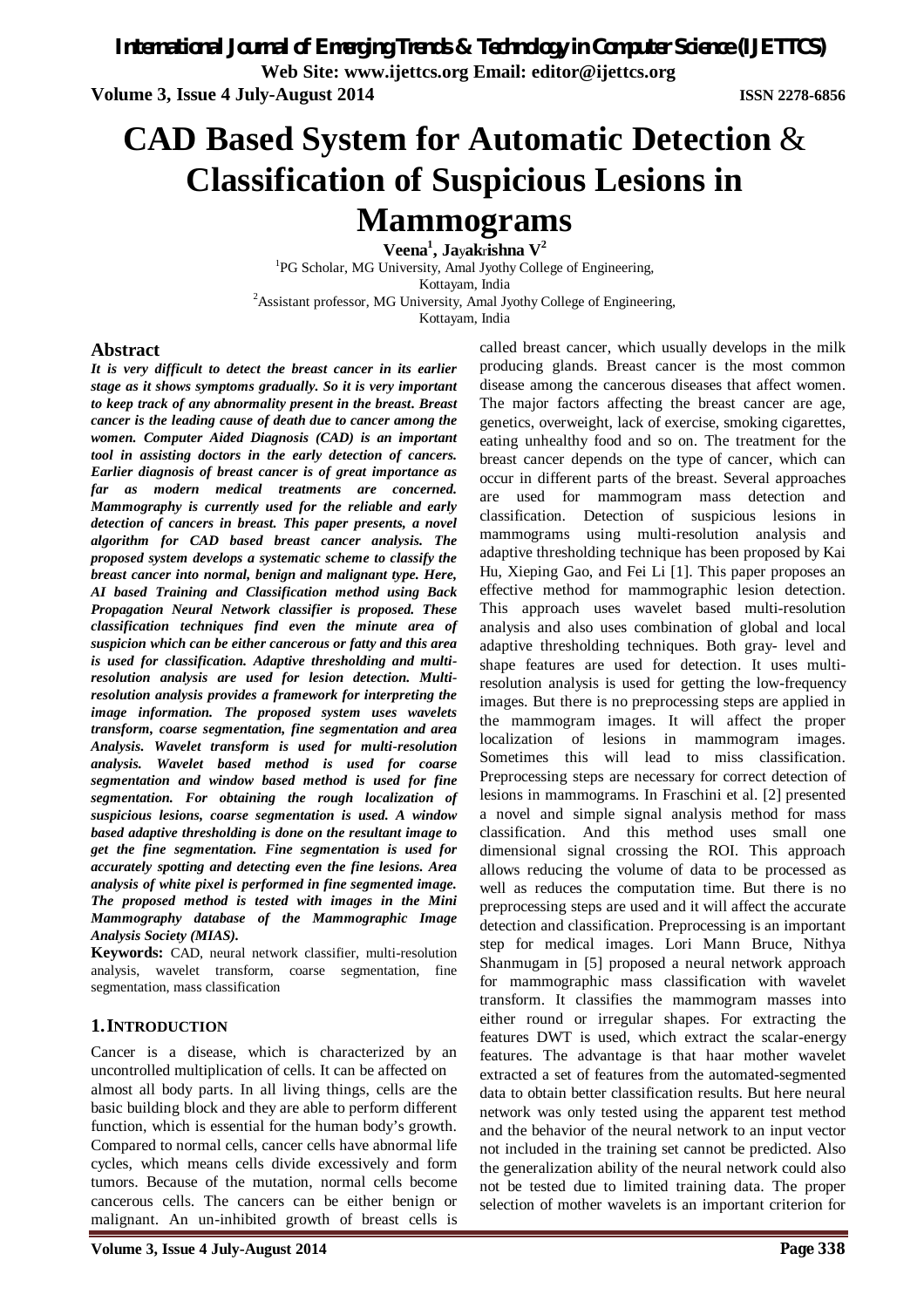optimum performance. Zhang and M. D. Desai in [3] have been proposed a method to detect and segment the lesions in mammograms. This paper is based on histogram based adaptive thresholding algorithms, which uses wavelet-transform-based methods. In this method, discrete wavelet transform is used for finding the threshold value for segmentation of mammograms. It helps to detect the lesions in mammograms. It is a global segmentation method also very Simple and fast. But it is not very effective when the target region and the background region show minor differences in gray-level values. If the normal tissues have higher gray-level value, then it is considered as a abnormal by this method. And only obtain a rough representation of lesion's locations because of global thresholding. Also only gray-level features are used for lesion detection. Shape and texture features are not taken into account lesions are mainly characterized by a single feature in this method. A local adaptive thresholding method has been proposed by Guillaume Kom, Alain Tiedeu, and Martin Kom [4]. Window based concept is used in this approach. It helps for improvement in mass segmentation. But in this method, for the center region of suspicious lesions, it gives an empty area in the segmentation result. And also lesions are mainly characterized by a single feature in this method i.e., gray-level feature. A curvelet based approach for breast cancer diagnosis is proposed by Mohamed Meselhy Eltoukhy1, Ibrahima Faye, and Brahim Belhaouari Samir in [14]. The proposed system used curve let transform for feature extraction and Nearest Neighbor Euclidian distance based classifier is used for classification. This method is very stable, efficient and near-optimal representation of smooth objects can be achieved using curvelet-transform. Also Multidimensional features in wedges can be captured by this approach. But it faces 2 problems. First one is for detecting abnormality. And second one is for distinguishing the abnormal tissues into between benign and malignant. An adaptive threshold method for mass detection in mammographic images has been presented by Mohamed Meselhy Eltoukhyl, Ibrahima Faye [6]. This system is used for both detection and segmentation of suspicious masses in mammograms. This approach uses the sensitivity equation to measure how many masses are correctly identified. And it uses the advantages of multiresolution. Here extracted features have a good ability to differentiate between different classes. It is adaptive thresholding technique. In this paper, a novel detection and classification algorithm for mammographic lesion detection is presented. Lesion's gray-level feature and shape feature are used in this method. This approach improves the sensitivity of the CAD system and obtains the better results for abnormality. More preprocessing steps are done in this paper for improving the detection and helps for elimination of unwanted signals. Detection is done based on multi-resolution analysis using wavelet transform. Then wavelet based thresholding and window based thresholding is applied for lesions detection. Back propagation neural network is used for classification

tasks. These classification techniques find even the minute area of suspicion which can be cancerous or fatty and this area is used for classification. The rest of the paper is organized as follows. Methodologies used in the proposed system are reviewed in Chapter 2. In Chapter3 architecture design is presented. Chapter 4 presents the Experiment result and analysis. Finally Chapter 5 concludes the work.

#### **2.METHODOLOGIES**

#### **2.1 Edge Enhancement using Sharpen Filters**

Gray-level images are obtained from mini-MIAS database of mammograms. Preprocessing is the first step, which helps to improve the image quality. Pre-processing is very important in image processing technique. In mammography, x-ray images are used, which has low quality. So there is a need of enhancement techniques. Kai Hu, Xieping Gao, and Fei Li [1] have proposed a detection algorithm for mammographic lesions, but there is no preprocessing steps are used. This will affect the correct lesion detection. So in the proposed system, edge enhancement algorithm and noise removal algorithm are used for preprocessing of mammogram images. Edge enhancement helps to enhance the edges, which are boundaries between the objects. Preprocessing is a technique which is used for enhancement of images. Preprocessing helps to suppress the unwanted features in the image so that image features can be enhanced and image should be clearer for further processing Harvinder Singh, Prof (Dr). J.S. Sodhi in [13] proposed an edge enhancement algorithm using sharpen filters. It is adopted in the proposed system. Laplacian filter, a sharpen filter is used in this algorithm [13] to enhance the edges in the mammogram images. In this filter, first and second derivative is used.

The first derivative equation is

$$
\frac{\partial g}{\partial x} = g(x+1) - g(x) \tag{1}
$$

The second derivative equation is

$$
\frac{\partial^2 g}{\partial x^2} = g(x+1) + g(x-1) - 2g(x) \tag{2}
$$

First compute the first order derivative for producing the thicker edges and it helps for extracting the edges in an image. Then compute the second order derivative is used to produce the fine details. Then in order to get the sharpened image, a weighted laplacian is subtracted from the original mammogram image. Fig. 1 shows the input and edge enhanced image.

The equation of laplacian is  
\n
$$
\nabla^2 g = \frac{\partial^2 g}{\partial x^2} + \frac{\partial^2 g}{\partial y^2}
$$
\n(3)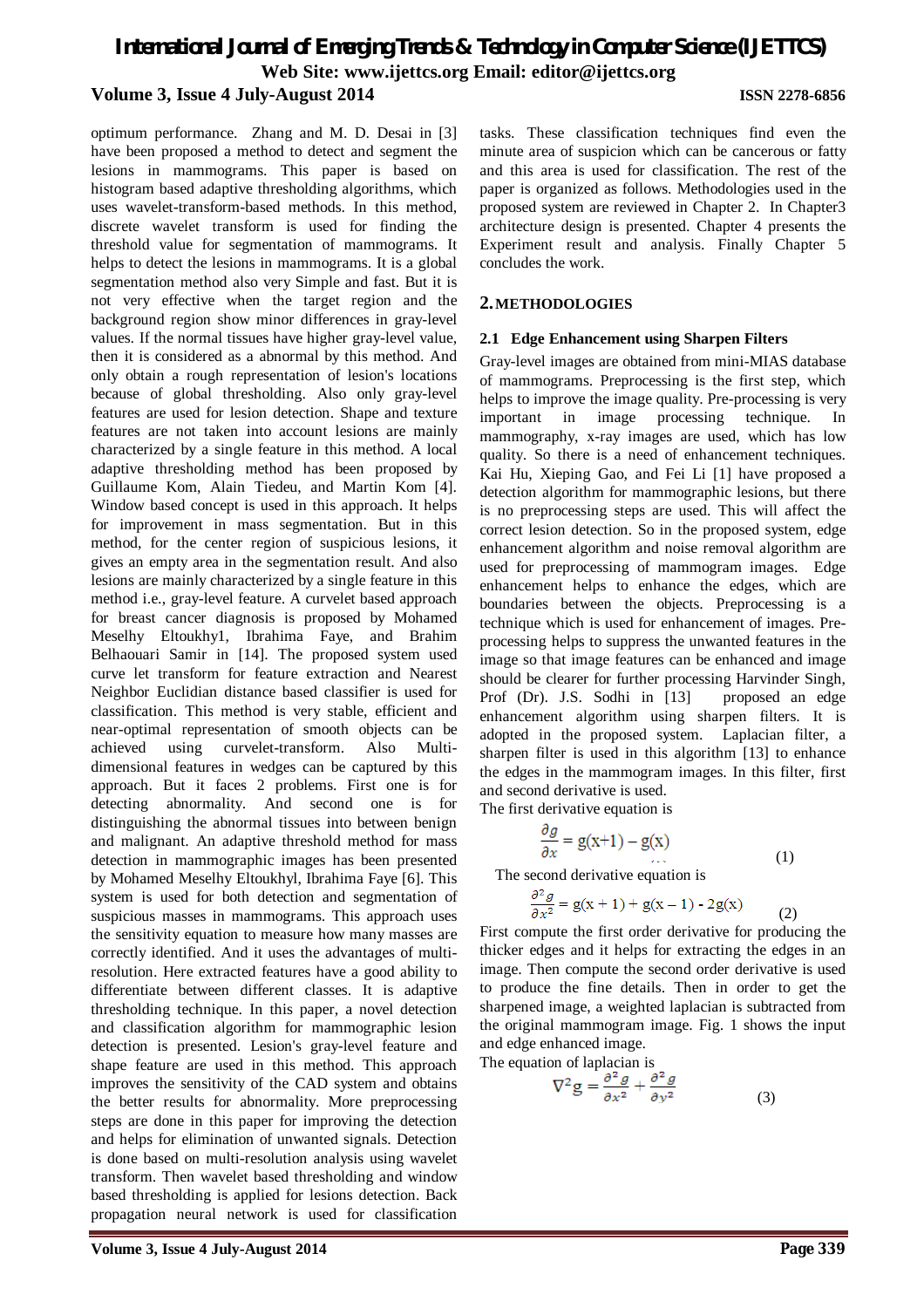

**Figure 1** (a) Input Image (b) Edge Enhanced Image

#### **2.2 Noise removal Techniques**

After edge enhancement, noise removal techniques are applied. Noise is unnecessary information present in the image and it will affect the quality of the image as well as for the accurate detection process. So this technique has a vital role in image processing techniques and it will help to obtain a suitable image for further processing steps. Here Weiner filter a 2D filter [15] which is used for removing the noise from the mammogram image. One specialty of this filter is that it is an adaptive filter and also it minimizes the mean square error value of the image. It is based on the mean and standard deviation values.

### **2.3 Wavelet Transform**

Wavelet transform is an image processing technique, used for getting the time and frequency information, whereas Fourier transform only gives the frequency information. DWT helps to determine the high frequency and low frequency component in an image. Using wavelet, we can obtain the lesion information from the images. A wavelet based adaptive thresholding method for lesion detection has been proposed by Bharatha Sreeja, Rathika, and Devaraj in [8] .This seems to be a good method for obtaining the low frequency sub-images. So in the proposed system uses wavelet transform method for detection of lesions. 2D DWT is used for decomposing the image into 4 parts and this will helps to get a subimage of suitable size. This is called multi- resolution of the image. Here, 1st level of decomposition is performed on mammogram image. As a result it is decomposed into 4 orthogonal sub bands such as low-low (LLI1), low-high (LHI1), high-low (HLI3) and high- high (HHI4) components. This LLI1 is the approximation images, which is obtain using low pass filter and it can be further decomposed into another four sub bands, and the low-low 2 (LLI2) from this second decomposition sub band is decomposed once again and so on. LHI2, HLI3, HHI4 are 3 detailed images. In DWT, low pass filter and high pass filter are used for signal decomposition. Approximation images contain the low frequency information whereas the detail signal contains the high frequency information

### **2.4 Morphological Filter Enhancement**

Morphological filter is mainly used for shape analysis and it helps to enhance the contrast of images. Using this filter interesting features can be extracted without blurring. To provide the enough illumination on all parts of images Morphological filter enhancement is used. As a

result of morphological filter enhancement, gray-level feature and shape feature of the mammogram image will be enhanced and this will be very suitable for further processing of lesion detection. The 2 major morphological operations are erosion and dilation. Dilation is a technique which is used for expanding the shape of foreground parts in the image and it is a thickening operation whereas erosion is a technique which is used to contract the shape of foreground parts in the image and it is a shrinking operation. Opening and closing operation uses these 2 techniques. To suppress the bright details opening operation are used and dark details are suppressed using Closing operation. For morphological filter enhancement, structuring element is used, which is a binary image. This structuring element is placed on the image and operation is performed. Wang, Ray Liu, S.-C. B. Lo and M. T. Freedman in [11] have proposed a computerized method for detection lesions using morphological techniques. Here morphological filter operation is performed on the low frequency sub-mage (LLI1). Initially square shape structuring element is defined, which has size smaller than target. Then perform the first Top-Hat operation, which is obtained by subtracting the opening image (erosion followed by dilation operation) from the original image. It helps to extract the textures without pattern of interest. Then perform the second top-hat operation using a structuring element whose size should be larger than the target. This operation helps to extract the interesting pattern. This dual top-hat operation helps to enhance the mass pattern. This filter enhancement technique is very effective in mammographic image processing and this method is very simple. The proposed approach uses this technique for extracting the shape features.

### **2. 5 Coarse Segmentation**

Global thresholding is one of the common techniques for image segmentation. It is based on the global information, such as histogram. The masses usually have greater intensity than the surrounding tissue. It can be used for finding global threshold value. After finding a threshold value, abnormality region can be segmented. Global thresholding is not a very good method to identify ROI (Region of Interest), because masses are often overlapped on the tissue of the same intensity level. Zhang and Desai in [3] have proposed a method, which uses multiple thresholds for separating the suspicious areas in mammograms. Here, threshold values are chosen adaptively for segmenting tumors in mammograms. Regions having gray levels below the threshold are assigned as background and regions having gray levels above the threshold are assigned as suspicious regions.

#### **2.6 Fine Segmentation**

Guillaume Kom, Alain Tiedeu, Martin Kom in [4] has proposed a local thresholding method for detection of lesions. This method is seems to be nice. So in the proposed system, this technique is applied after coarse segmentation. A convolution operation [12] is performed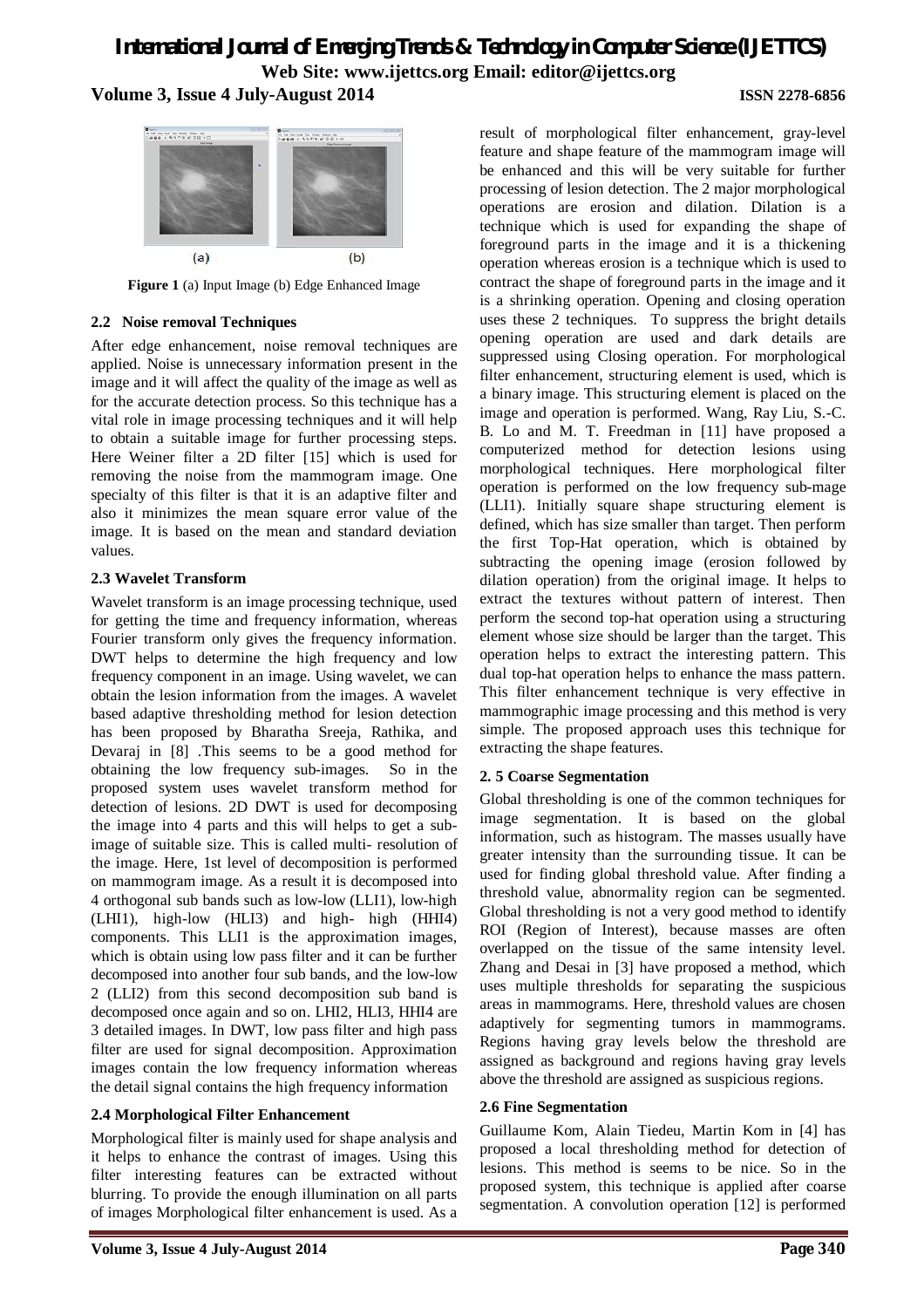on the coarse segmented image and morphologically enhanced image. Convolution helps to extract information from the image. In this process, morphological filtered image is placed on the coarse segmented image and then perform element-wise multiplication and this will produce a convoluted image. Then apply fine segmentation on this convoluted image [1]. In this method threshold is computed locally compared to global thresholding. It uses window based thresholding for segmenting the image and it will apply on the coarse segmented image. It uses both large and small window. Large window is used to find the highlighted area on the mammograms whereas small window is used for finding the suspicious portions in the mammogram. Fine segmentation helps to detect the suspicious parts in the mammogram images. It helps to find even minute suspicious part, which can be either fatty or cancerous parts. It is an adaptive thresholding method and a threshold is calculated for each pixel in the mammogram images. Based on this threshold value, pixel is classified as suspicious pixel or normal pixel. To calculate the threshold value for each pixel, I(i,j) following equations are used. If I (i, j)  $\geq T$  (i, j) and LWdif  $\geq$  mean, then the pixel I(i, j) is in suspicious area, else it is in the normal area. T (i, j) is a value of adaptive threshold.

$$
T(i,j) = mean + LWdif
$$
  

$$
LWdif = LWmax(i,j) - LWmin(i,j)
$$
 (4)

Mean is an average of pixels intensity in a small neighborhood around the pixel  $I(i,j)$ ; and LWmax  $(i, j)$ and LWmin (i, j) are large window's maximum and minimum intensity values.  $\gamma$  is a thresholding bias coefficient. It is selecting empirically. In local adaptive thesholding method, first define the small and large window size of pixel I (i.j). For this purpose symmetric method is used to fill the boundary points in an mammogram image. Then define the mean value and difference in maximum and minimum intensity value in large window. Using these values find the local threshold for classification. The condition  $I(i, j) > T(i, j)$  and LWdif > mean is used to classify the image into 2 groups.

### **2.7 AI Based Training and Classification**

Normally cancers can be of malignant or of benign types. Here malignant types are the most dangerous one; it can spread to other body parts and can lead to death of the patient. But benign cancers are not that much dangerous, it has similarity to normal cells in appearances. The growth rate of benign cells is very slow compared to malignant cells and it can't spread to other body parts. In Image Processing, Neural network is mainly used for machine learning [5]. In this work, the classification phase consists of a back propagation neural network. It can be used to find the abnormalities in the mammographic images. Neural network is mainly used for machine learning. Supervised learning is used for training this network. It is used to provide artificial intelligence to the system. It can be used for classification

purpose. Neural network mainly consist of 3 layers: Input layer, Hidden layer and Output layer and it is known as 3 layer feed forward networks. The proposed system uses Back Propagation Feed Forward Neural Network for training and classification. All the inputs are given to these input layers. And these will be passed to Hidden layers, which are used to extract the features from the input images. And these extracted features will be stored in an output layers. Neural network is widely used in mammography mass CAD. Mainly it consist of 3 phases: Design phase, Training phase and testing phase

#### **2.7.1 Design Phase**

- Define number of nodes in input, hidden and output layers.
- Define activation function for each of the nodes
- Define Training function. In proposed system,
- Trainingdx is used, which is gradient descent.
- Define neural network performs function. MSE (Mean Squared Error) is the default one.

#### **2.7.2 Training Phase**

Once the network has designed, train the network using extracted features. Here, training instances are given to the system repeatedly, so that it has to find the best set of weight and biases. And BNN uses Trainingdx algorithm, which is a iterative gradient algorithm. The main aim of this algorithm is to minimize the value of mean square error. This phase is mainly used to extract the features from input data sets. Using these optimum features, system is trained. And structure of this virtual network is stored in database.

### **2.7.3 Testing Phase**

This is the 3rd phase. Here test image is given to this neural network. The reduced features of this test image will be tested with the trained classifier to determine the output. In this proposed method AI (Artificial Intelligence) based training and classification is performed. It is performed after fine segmentation method. It consists of training and test datasets. Here, system is trained with no; of malignant, benign and normal images from training dataset using Back propagation neural network classifier. Area of the white pixel after fine thresholding is taken as the extracted features for classification processes. These features will be stored in the database for further processing. And then testing is performed with test dataset. Here image is tested with the trained classifier by using the stored features. Then it classifies the test image into normal, malignant and benign according to the stored features in the database.

### **3.PROPOSED SYSTEM ARCHITECTURE**

Mammography [10] is the best radiographic method used for early detection of suspicious lesions. Computer Aided Diagnosis system is used for the analysis of mammography. The proposed algorithm mainly consists of 2 stages. Stage1: Detection of suspicious lesions in mammogram, Stage2: Classification of the masses into 3 categories such as normal, benign and malignant.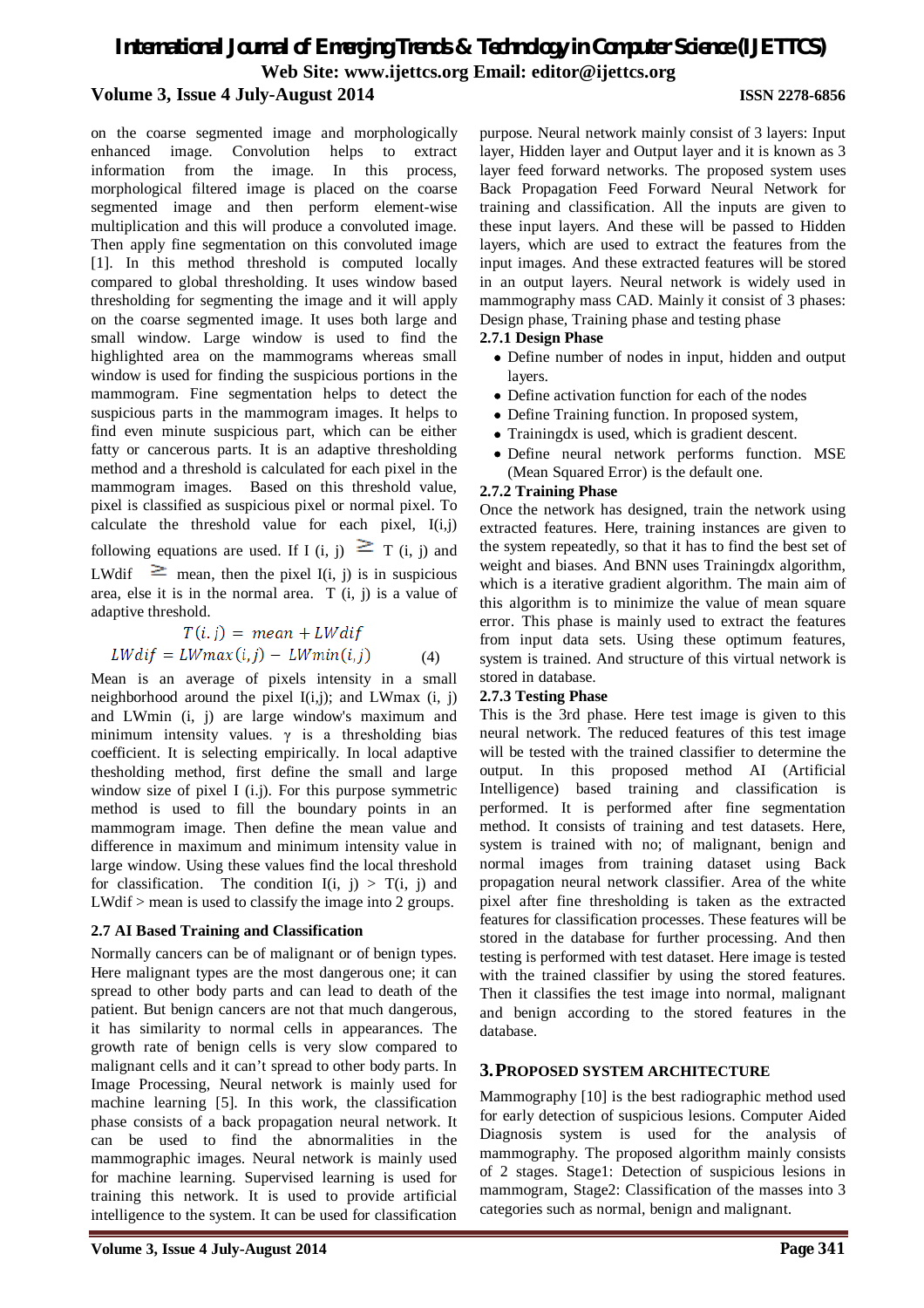#### **3.1 Detection of Suspicious Lesions**

In the first stage, detection of suspicious lesion is detected. Here breast cancer detection based on adaptive thresholding in mammograms is used. Mammographic lesions are detected in different levels of resolutions. In this method, combination of global and local adaptive thresholding [1] is used, which is very helpful for mammographic lesion detection. Gray-level images contains intensity information and for the lesion regions this values haves global superiority in the whole image. But there is a problem, if both mammographic masses and dense breast tissues are overlapped; it has greater density than masses. So that it is misclassified as a lesion. In this paper, lesions detection is mainly based on both gray-level feature and shape features. Wavelet based multi-resolution analysis is performed in preprocessed mammographic images. Original mammogram,  $M_0$  has the finest resolution; After performing the DWT transform 2 times, lower resolution sub images,  $M_1$  and  $M_2$  of the original image are obtained and these  $M_0$ ,  $M_1$ and  $M_2$  are the multi-resolution representation of the original mammogram. Multi-resolution analysis is used for getting the different resolutions in the images and 2D wavelet transform is used for this purpose. Wavelet [8] is used for decomposition of images in different resolutions. Here 2-level decomposition is used. Few levels of decompositions are necessary to analyze the mammogram, because of mammograms nature. We can effectively detected tumors in mammogram by selecting an appropriate wavelet with a right resolution level. To remove the singularities in the mammogram image, multi scale analysis [1] is used. Multi scale analysis is suitable for target segmentation. Next perform fine segmentation to obtain the better lesion detection. Here the rough segmentation is done by using wavelet based histogram thresholding method [3]. It is performed on low frequency sub-image which is obtained from 1st level decomposition of wavelet transform. After applying 1 dimensional wavelet transform on the first level wavelet decomposed image, find the PDF (Probability Density Function). Calculate the local minima of the 1-D wavelet transformed PDF at the suitable scale and then perform scale 1-5, one dimensional db-6 wavelet transform. The threshold value is selected by using that global local minima value. Then segmentation is done by using threshold value to obtain the coarse segmented areas. After coarse segmentation a binary image is obtained as an output. Binary image is a black and white image, where black portion is background and white region is lesion. After performing the discrete wavelet transform, morphological filter enhancement is performed on the 1st level decomposed sub-image. This will help to improve the contrast of the mammographic images. After the coarse segmentation, it uses a window-based adaptive thresholding technique to implement the fine segmentation, which is a Local adaptive thresholding. A threshold is computed for each pixel in the mammographic image, in order to identify it as a

suspicious lesion pixel or a normal tissue pixel by local windows. The architecture of the proposed system is shown in the Figure 2.





To improve the existing algorithm for selecting a threshold for each pixel, it presents a new algorithm as follows. If mean > LWdif and (|mean-I(i, j)|/mean) < 1 - $\alpha$ , Then I(i,j) is probably a pixel in suspicious lesion area. Calculate the local adaptive threshold is using the equation

$$
T(i,j) = \begin{cases} \alpha, \text{mean} & \text{if mean} > I(i,j) \\ \text{mean} & \text{otherwise} \end{cases} \tag{5}
$$

Else

 $T(i,j) = mean + y$ . LWdif

$$
LWdiff = LWmax(i,j) - LWmin(i,j) \qquad (6)
$$

Let C1 and F1 be the segmentation results after the coarse segmentation and the fine segmentation, respectively. C1 and F1 are mapped to C2 and F2, Respectively. This C2 is used for AI based training and classification. It is used for calculating the area of white pixels in the entire image. This method finds even a single cell growth. So it identifies even a minute suspicious portion. It can be used for classifying the image into 3 classes such as normal, benign and malignant.

### **3.2 Classification using BNN**

In the second stage, classification step is performed. It is used for classifying the mammogram images into 3 categories: Normal, benign, malignant. Classification phase mainly consists of training and testing phase. Classification's stage is training phase and it is the feature extraction stage. Here first step is dataset collection from mini-MIAS database. Then perform preprocessing and DWT is applied on this preprocessed image. After that combination 2 adaptive thresholding is performed. First one is coarse segmentation and second is fine segmentation. Then extract the features using BNN classifier. Here, the ratio of white pixels in the entire fine segmented image is calculated. For training the classifier extracted features are used. These features are stored for testing stage. Testing is the second phase and it is the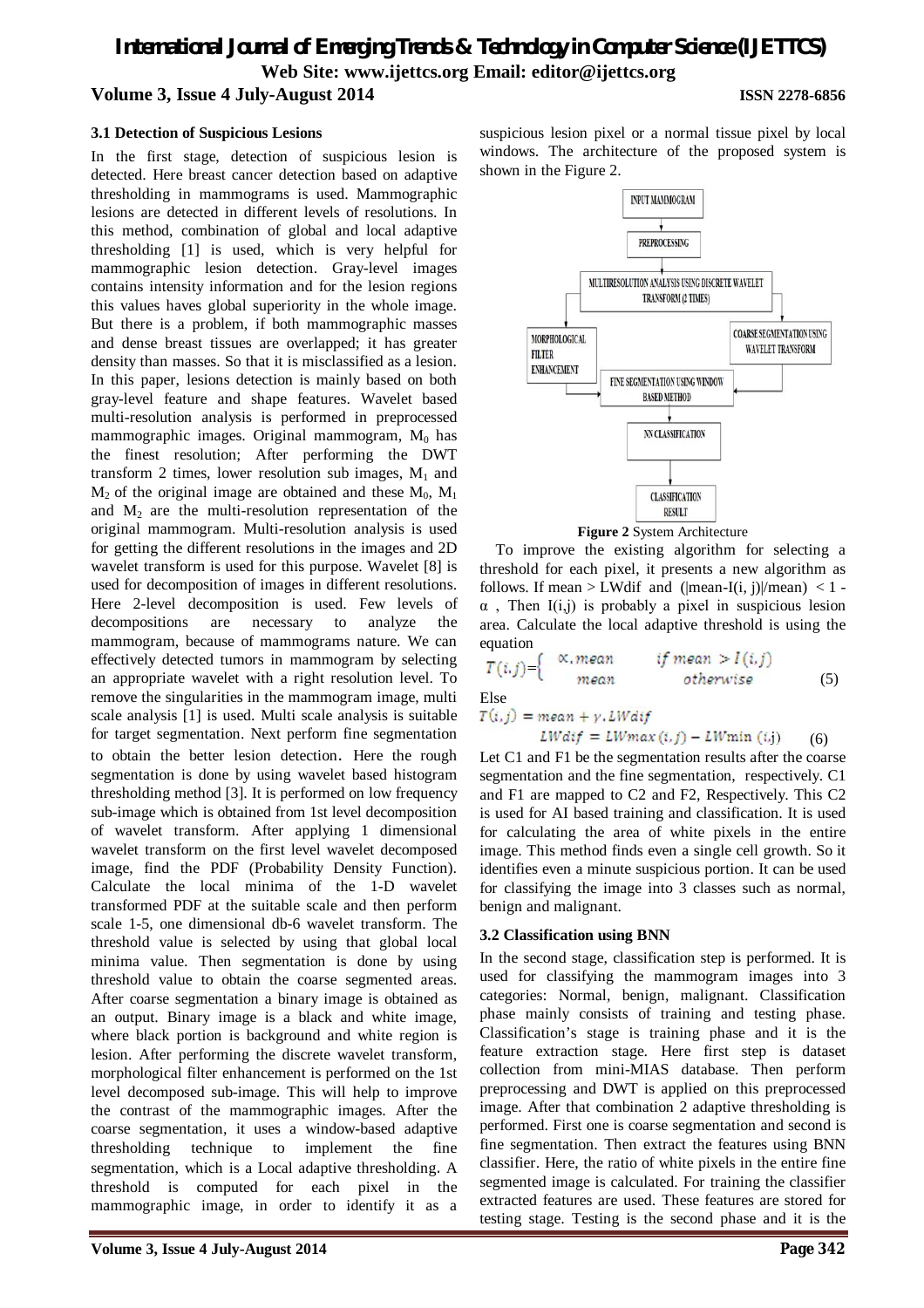phase of classification. The extracted features are given to the classification stage as inputs. In this proposed work, AI based Training and Classification is performed on image after fine segmentation. Classification is done on the test image, based on the stored features. Back Propagation Neural network is used for correctly classifies the mammogram. Diagram of feature extraction and classification is shown in Figure 3. In this method, both gray-level features and shape features are used for lesion detection. Normally white intensity in malignant cancer is very high, compared to benign. So this intensity ratio can be used for classification process. After fine segmentation, lesions are detected in white pixels. It can find even the minute area of suspicion which can be either cancerous or fatty and this area is used for classification. Calculate the area of white pixels in the fine segmented image. Based on this area of white pixels, cancers are classified into malignant, benign and normal types. Classification mainly consists of training and testing. In the training stage, features are extracted and it is fed into the classifier algorithm. To perform classification, back propagation neural network is used in this work.

#### **4. EXPERIMENTAL RESULT AND ANALYSIS**

The data used in the experiments are obtained from the mini- MIAS database of mammograms [5]. All images in this database are digitized. And they are resized at a resolution of 1024 \*1024 pixels .The proposed algorithm was implemented in a MATLAB environment. Here graylevel feature and shape feature are used. To obtain better detection result, compared to [1], edge enhancement algorithm based on sharpening filter is used. After edge enhancement, image should be clearer for further processing. Then Noise removing steps are applied. For extracting the shape based features morphological techniques are used in the proposed system. Classification mainly consists of training and testing. In the training stage, features are extracted and it is fed into the classifier algorithm. To perform classification, back propagation neural network is used in this work.

**Table 1**: T*r*aining and Testing Sets

| a) Class  | $b$ ) Training<br><b>Set</b> | <b>Test Set</b><br>(1) |
|-----------|------------------------------|------------------------|
| Normal    | 40                           | 81                     |
| Benign    | 30                           | 59                     |
| Malignant | 25                           | 30                     |

The proposed system is trained with 95 images form MINIMIAS [9] database. The testing image includes 81 normal images and 89 abnormal (benign and malignant). To measure the performance of CAD system sensitivity is usually used, which measures system reliably for making positive identifications**.** A highly sensitivity system improves the accuracy of the system.

| $sensitivity =$ | true positive                  |     |
|-----------------|--------------------------------|-----|
|                 | true positive+ false negatives | (7) |

Where true positive is the no: of abnormal mass correctly classified by the system and false negative is the no: of abnormal mass incorrectly classified by the system. The sensitivity of the proposed system is: Sensitivity=  $82/$  $(82 + 7) = 92.13\%$  Proposed detection and classification result is shown in Figure 3. And Table 2 shows sensitivity of proposed system and ATD system [1]. In Table 3, sensitivity of normal, benign and malignant images for proposed system is shown.



**Figure 3** Proposed Detection and Classification Results (A) Input Image (B) Classified Image

|  | <b>Table 2: Performance Comparison</b> |  |
|--|----------------------------------------|--|
|  |                                        |  |

| <b>Class</b> | <b>Sensitivity of</b><br><b>Proposed</b><br><b>Method</b> | <b>Sensitivity of ATD</b><br>method |
|--------------|-----------------------------------------------------------|-------------------------------------|
| Abnormal     | 92.13%                                                    | 91.3%                               |

Performance comparison is shown in Figure 4. In Figure 5, sensitivity of normal images for varying test sets is shown, while in Figure 6, benign images sensitivity for different test images is shown. Sensitivity of malignant images for varying test images is shown in Figure 7.

**Table 3**: Sensitivity of normal, benign and malignant

images

| $c)$ Class | (1) | <b>Sensitivity</b> |
|------------|-----|--------------------|
| Normal     |     | 95.06%             |
| Benign     |     | 84.7%              |
| Malignant  |     | 83.33%             |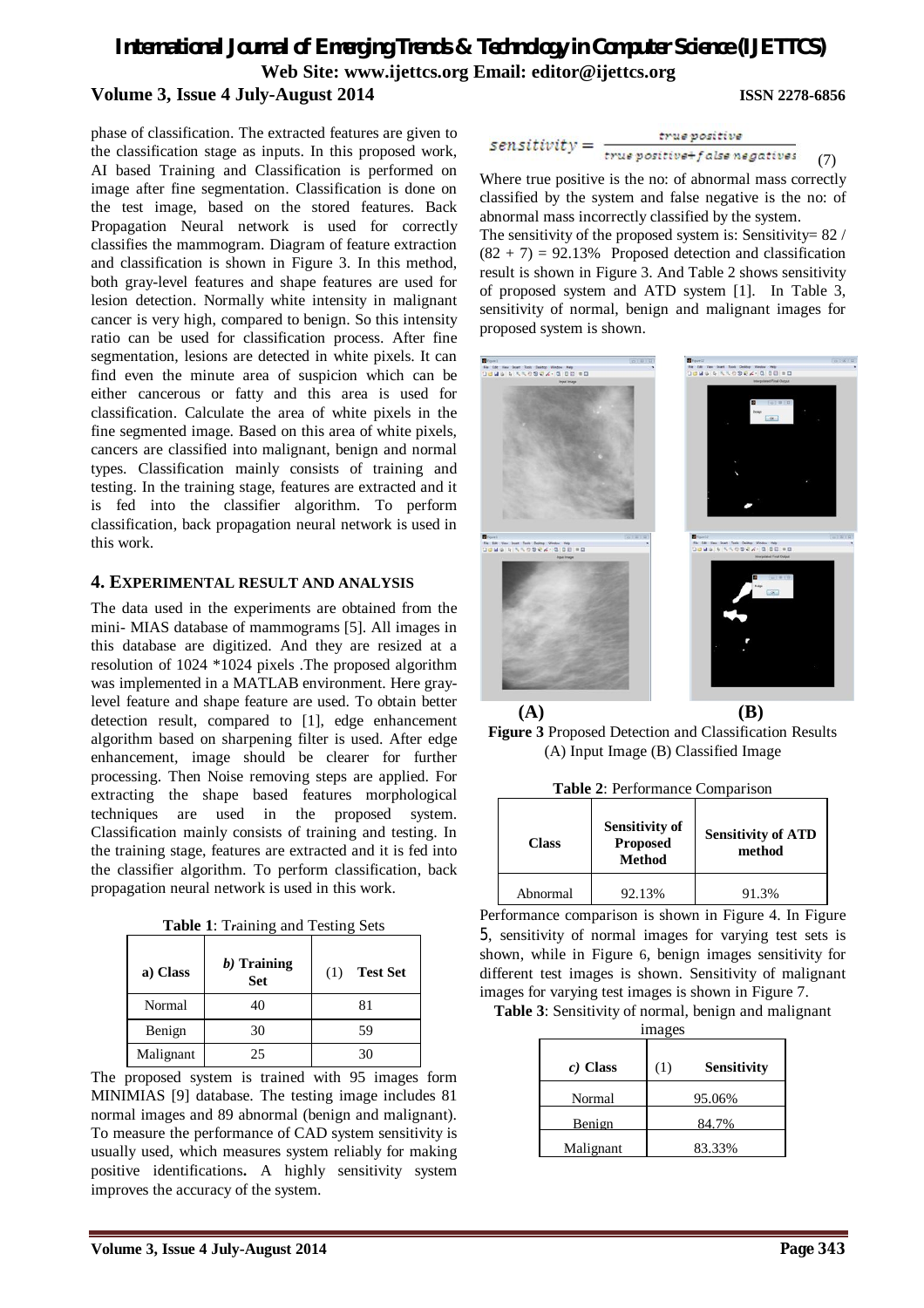





**No: of Test Datasets** 

**Figure 5** Sensitivity of normal images for varying number of



No: of Test Datasets **Figure 6** Sensitivity of benign images for varying number of test sets. **Mailgnant Images** 



**No: of Test Datasets** 

**Figure 7** Sensitivity of malignant images for varying number of test sets.

The proposed work will explore a novel CAD based scheme for breast tumour detection and classification. A new general method is presented for the classification of bright targets in an image. Here, AI based Training and Classification approach using BNN classifier and edge enhancement based on sharpening filter are proposed. These classification techniques find even the minute area of suspicion which can be either cancerous or fatty and this area is used for classification. The Sharpening process boosts the image so that it will be suitable for further processing. A combination of adaptive global thresholding segmentation and adaptive local thresholding segmentation is used to segment the multiresolution sub images of the original mammogram. Wavelet transforms are used in the new method for the segmentation problem. Experiment results shows that this proposed wok will obtain the better detection and classification results. As a future work, Region boundary based detection on total area will be performed. If the area calculation is matches with this, then this concept is concrete. This method can be extended for other diseases such as lung cancer.

### **References**

- **[1]** Kai Hu, Xieping Gao, and Fei Li, \Detection of Suspicious Lesions by Adaptive Thresholding Based on Multiresolution Analysis in Mammograms," VOL.60, NO. 2, FEBRUARY 2011.
- **[2]** M. Fraschini, \Mammographic masses classification: novel and simple signal analysis method," Electronics Letters 6th January 2011 Vol. 47, No.1
- [3] X. P. Zhang and M. D. Desai, \Segmentation of bright targets using wavelets and adaptive thresholding," vol. 10, no. 7, pp. 10201030, Jul. 2001.
- **[4]** G. Kom, A. Tiedeu, and M. Kom, \Automated detection of masses in mammograms by local adaptive thresholding," Comput. Biol. Med., vol. 37, no. 1,pp. 3748, Jan. 2007.
- **[5]** Lori Mann Bruce' and Nithya Shanmugam, \Using Neural Networks with Wavelet Transforms for an Automated Mammographic Mass Classifier," Proceedings of the 22"dAnnual EMBS international Conference, July 23-28, 2000, Chicago IL.
- **[6]** Mohamed Meselhy Eltoukhyl, Ibrahima Faye1, \An Adaptive Threshold Method for Mass Detection in Mammographic Images," IEEE International Conference on Signal and Image Processing Applications (lCSIPA) 2013.
- **[7]** Nir Milstein, \ Image Segmentation by Adaptive Thresholding," Spring 1998.
- **[8]** G.Bharatha Sreeja, Dr. P. Rathika, Dr. D. Devaraj, \Detection of Tumors' in Digital Mammograms Using Wavelet Based Adaptive Windowing Method," I.J. Modern Education and Computer Science, 2012, 3, 57-65
- **[9]** ZJ. Suckling, S. Astley, D. Betal, N. Cerneaz, D. R. Dance, S.-L. Kok, J. Parker, I. Ricketts, J. Savage, E.